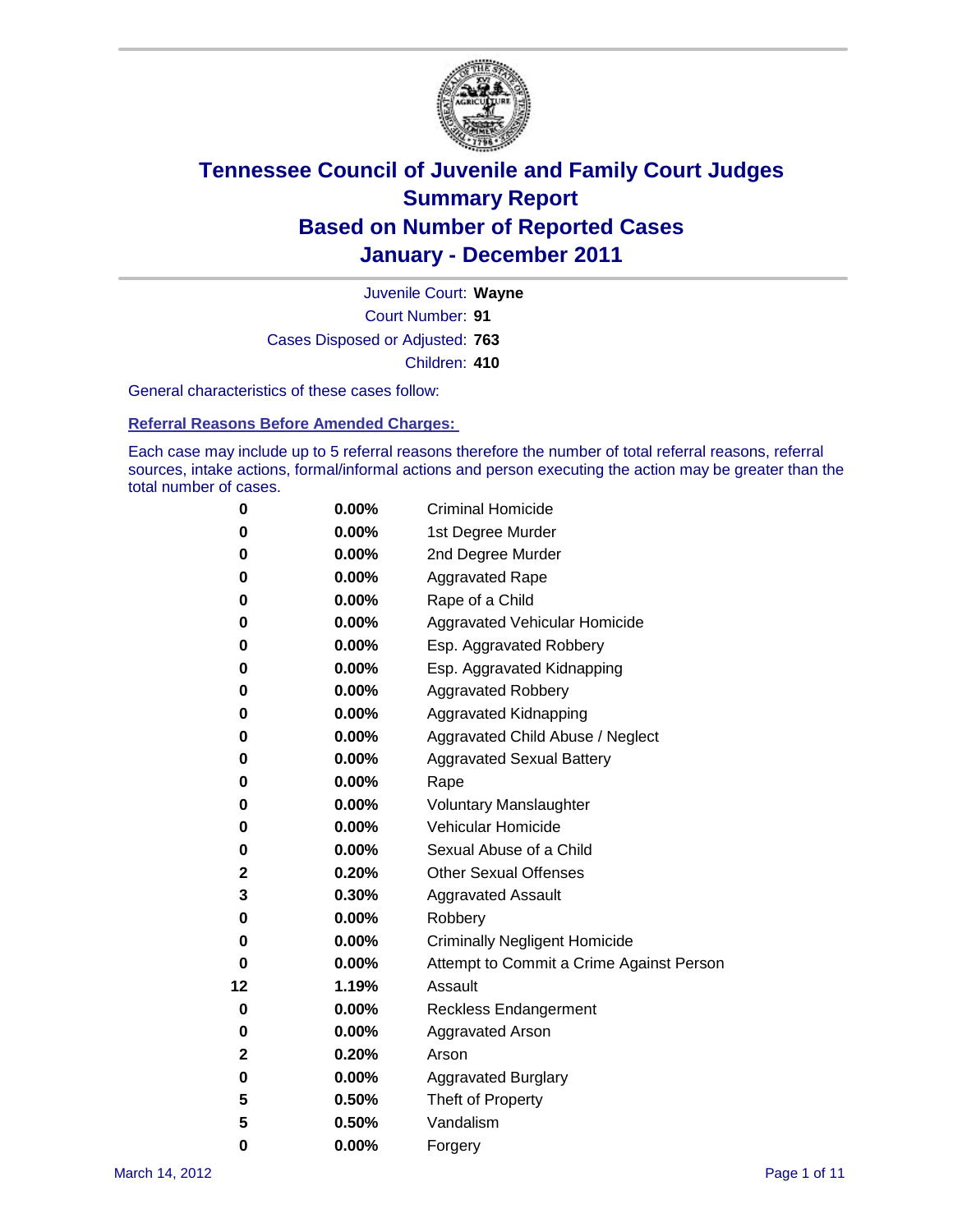

Court Number: **91** Juvenile Court: **Wayne** Cases Disposed or Adjusted: **763** Children: **410**

#### **Referral Reasons Before Amended Charges:**

Each case may include up to 5 referral reasons therefore the number of total referral reasons, referral sources, intake actions, formal/informal actions and person executing the action may be greater than the total number of cases.

| 0            | 0.00% | <b>Worthless Checks</b>                                     |
|--------------|-------|-------------------------------------------------------------|
| 0            | 0.00% | Illegal Possession / Fraudulent Use of Credit / Debit Cards |
| 2            | 0.20% | <b>Burglary</b>                                             |
| 0            | 0.00% | Unauthorized Use of a Vehicle                               |
| 0            | 0.00% | <b>Cruelty to Animals</b>                                   |
| 5            | 0.50% | Sale of Controlled Substances                               |
| 9            | 0.89% | <b>Other Drug Offenses</b>                                  |
| 6            | 0.60% | <b>Possession of Controlled Substances</b>                  |
| 0            | 0.00% | <b>Criminal Attempt</b>                                     |
| 0            | 0.00% | Carrying Weapons on School Property                         |
| 0            | 0.00% | Unlawful Carrying / Possession of a Weapon                  |
| 0            | 0.00% | <b>Evading Arrest</b>                                       |
| 1            | 0.10% | Escape                                                      |
| 1            | 0.10% | Driving Under Influence (DUI)                               |
| 17           | 1.69% | Possession / Consumption of Alcohol                         |
| 2            | 0.20% | Resisting Stop, Frisk, Halt, Arrest or Search               |
| 0            | 0.00% | <b>Aggravated Criminal Trespass</b>                         |
| 1            | 0.10% | Harassment                                                  |
| 3            | 0.30% | Failure to Appear                                           |
| 0            | 0.00% | Filing a False Police Report                                |
| 0            | 0.00% | Criminal Impersonation                                      |
| 0            | 0.00% | <b>Disorderly Conduct</b>                                   |
| 0            | 0.00% | <b>Criminal Trespass</b>                                    |
| 0            | 0.00% | <b>Public Intoxication</b>                                  |
| 0            | 0.00% | Gambling                                                    |
| 36           | 3.57% | <b>Traffic</b>                                              |
| 0            | 0.00% | <b>Local Ordinances</b>                                     |
| $\mathbf{2}$ | 0.20% | Violation of Wildlife Regulations                           |
| 10           | 0.99% | Contempt of Court                                           |
| 48           | 4.77% | Violation of Probation                                      |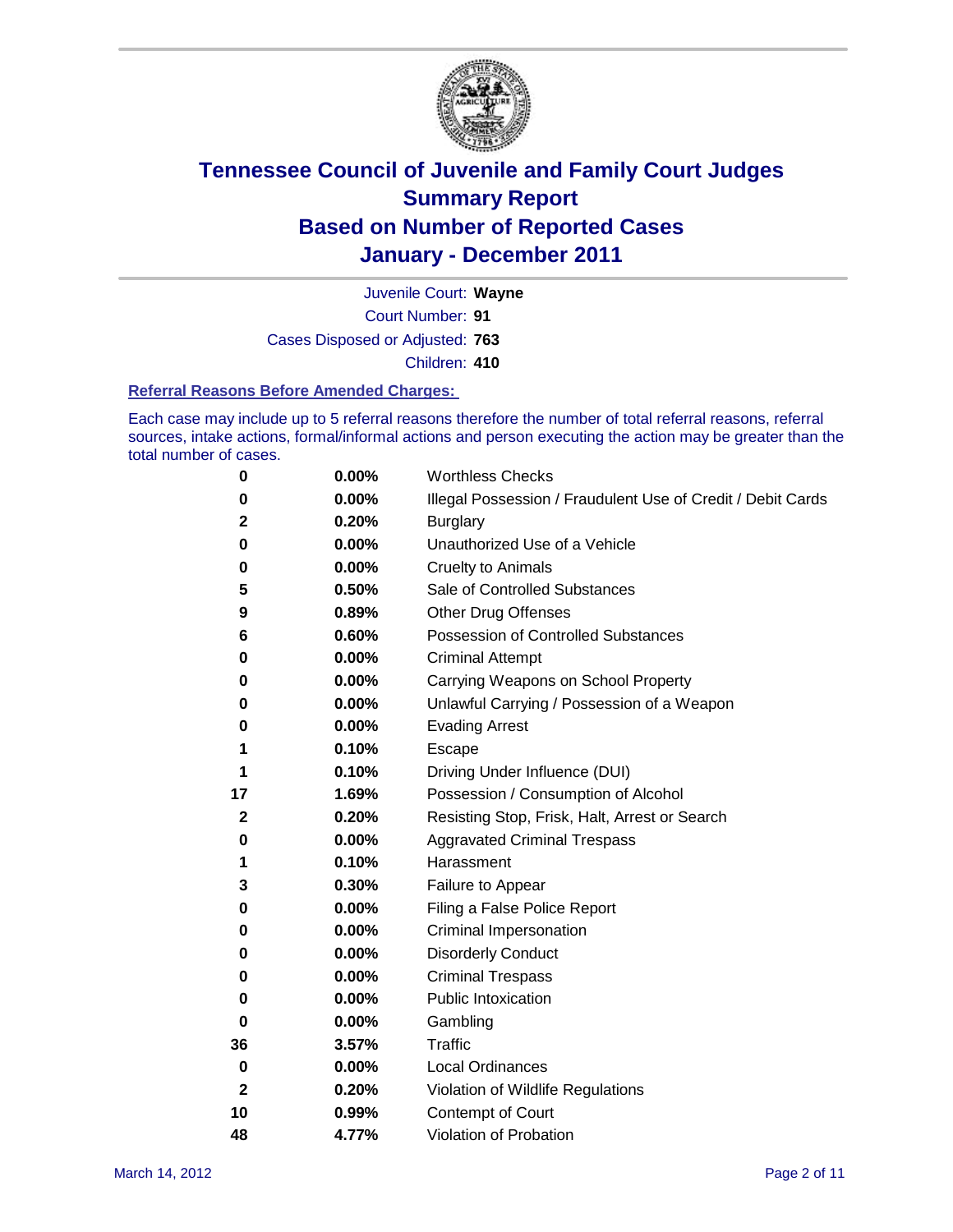

Court Number: **91** Juvenile Court: **Wayne** Cases Disposed or Adjusted: **763** Children: **410**

#### **Referral Reasons Before Amended Charges:**

Each case may include up to 5 referral reasons therefore the number of total referral reasons, referral sources, intake actions, formal/informal actions and person executing the action may be greater than the total number of cases.

| 0           | 0.00%    | Violation of Aftercare                 |
|-------------|----------|----------------------------------------|
| 11          | 1.09%    | <b>Unruly Behavior</b>                 |
| 16          | 1.59%    | Truancy                                |
| 0           | 0.00%    | In-State Runaway                       |
| 0           | 0.00%    | Out-of-State Runaway                   |
| 18          | 1.79%    | Possession of Tobacco Products         |
| $\mathbf 0$ | $0.00\%$ | Violation of a Valid Court Order       |
| 14          | 1.39%    | Violation of Curfew                    |
| 0           | $0.00\%$ | Sexually Abused Child                  |
| 0           | 0.00%    | <b>Physically Abused Child</b>         |
| 41          | 4.07%    | Dependency / Neglect                   |
| 6           | 0.60%    | <b>Termination of Parental Rights</b>  |
| 0           | $0.00\%$ | <b>Violation of Pretrial Diversion</b> |
| 23          | 2.28%    | Violation of Informal Adjustment       |
| 428         | 42.50%   | <b>Judicial Review</b>                 |
| 0           | $0.00\%$ | <b>Administrative Review</b>           |
| 1           | 0.10%    | <b>Foster Care Review</b>              |
| 115         | 11.42%   | Custody                                |
| 44          | 4.37%    | Visitation                             |
| 12          | 1.19%    | Paternity / Legitimation               |
| 105         | 10.43%   | <b>Child Support</b>                   |
| 0           | $0.00\%$ | <b>Request for Medical Treatment</b>   |
| 0           | 0.00%    | <b>Consent to Marry</b>                |
| 1           | 0.10%    | Other                                  |
| 1,007       | 100.00%  | <b>Total Referrals</b>                 |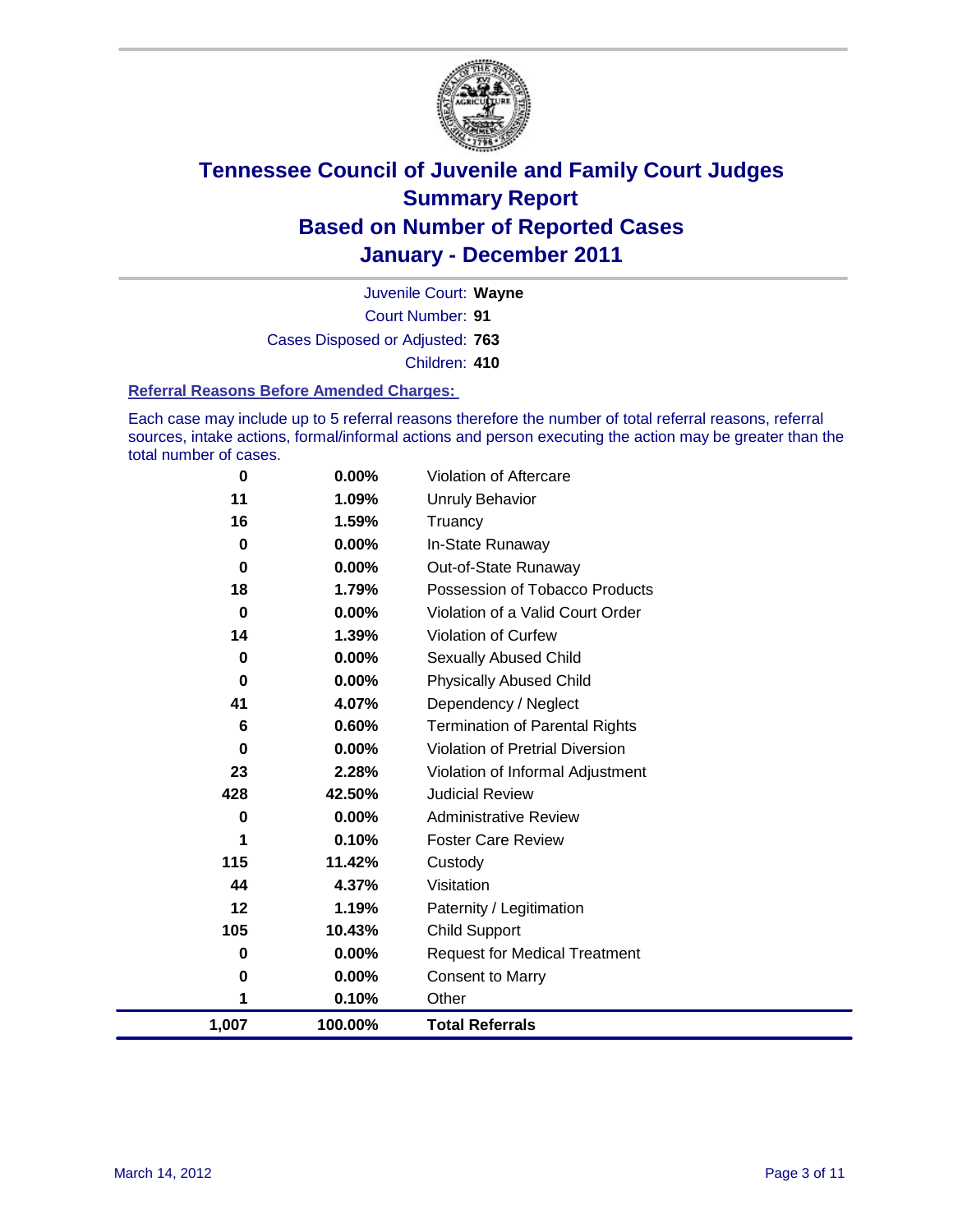

| 1,007                      | 100.00%                         | <b>Total Referral Sources</b>     |  |
|----------------------------|---------------------------------|-----------------------------------|--|
| 1                          | 0.10%                           | Other                             |  |
| 0                          | 0.00%                           | Unknown                           |  |
| 0                          | 0.00%                           | Hospital                          |  |
| $\bf{0}$                   | 0.00%                           | Child & Parent                    |  |
| 12                         | 1.19%                           | Victim                            |  |
| 5                          | 0.50%                           | <b>Other Court</b>                |  |
| $\bf{0}$                   | 0.00%                           | Social Agency                     |  |
| 431                        | 42.80%                          | <b>Court Staff</b>                |  |
| 124                        | 12.31%                          | <b>District Attorney's Office</b> |  |
| 1                          | 0.10%                           | <b>Other State Department</b>     |  |
| 120                        | 11.92%                          | <b>DCS</b>                        |  |
| 3                          | 0.30%                           | <b>CSA</b>                        |  |
| 18                         | 1.79%                           | School                            |  |
| $\bf{0}$                   | 0.00%                           | Self                              |  |
| 65                         | 6.45%                           | <b>Relatives</b>                  |  |
| 88                         | 8.74%                           | Parents                           |  |
| 139                        | 13.80%                          | Law Enforcement                   |  |
| <b>Referral Sources: 1</b> |                                 |                                   |  |
|                            |                                 | Children: 410                     |  |
|                            | Cases Disposed or Adjusted: 763 |                                   |  |
|                            |                                 | <b>Court Number: 91</b>           |  |
|                            | Juvenile Court: Wayne           |                                   |  |
|                            |                                 |                                   |  |

### **Age of Child at Referral: 2**

| 410 | 100.00%           | <b>Total Child Count</b> |
|-----|-------------------|--------------------------|
|     | 0.00%<br>$\bf{0}$ | <b>Unknown</b>           |
|     | 0.00%<br>0        | Ages 19 and Over         |
|     | 73<br>17.80%      | Ages 17 through 18       |
|     | 22.20%<br>91      | Ages 15 through 16       |
|     | 41<br>10.00%      | Ages 13 through 14       |
|     | 25<br>6.10%       | Ages 11 through 12       |
| 180 | 43.90%            | Ages 10 and Under        |
|     |                   |                          |

<sup>1</sup> If different than number of Referral Reasons (1007), verify accuracy of your court's data.

<sup>2</sup> One child could be counted in multiple categories, verify accuracy of your court's data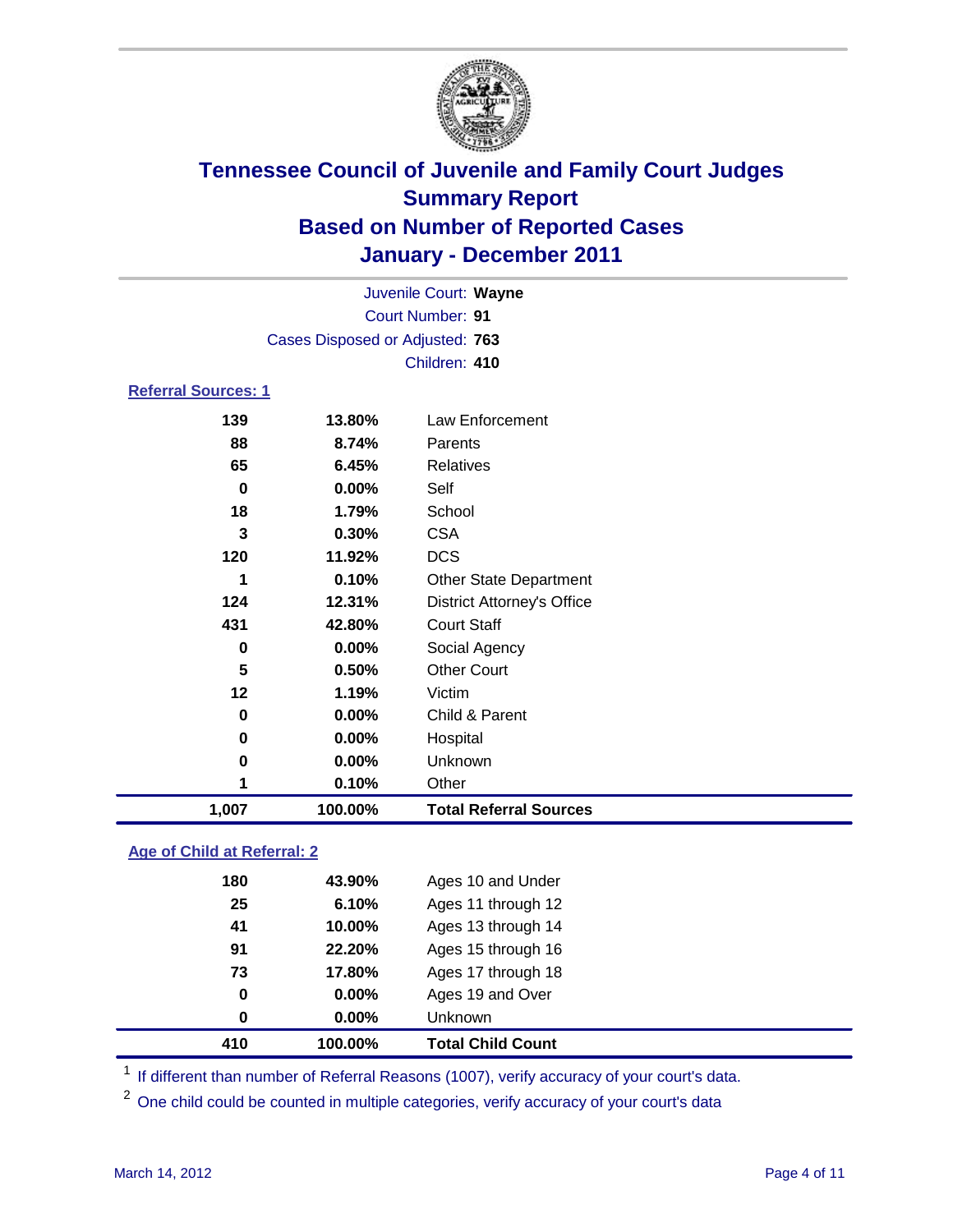

| Juvenile Court: Wayne                   |                                 |                          |  |  |
|-----------------------------------------|---------------------------------|--------------------------|--|--|
|                                         | Court Number: 91                |                          |  |  |
|                                         | Cases Disposed or Adjusted: 763 |                          |  |  |
|                                         |                                 | Children: 410            |  |  |
| Sex of Child: 1                         |                                 |                          |  |  |
| 249                                     | 60.73%                          | Male                     |  |  |
| 161                                     | 39.27%                          | Female                   |  |  |
| $\mathbf 0$                             | 0.00%                           | Unknown                  |  |  |
| 410                                     | 100.00%                         | <b>Total Child Count</b> |  |  |
| Race of Child: 1                        |                                 |                          |  |  |
| 395                                     | 96.34%                          | White                    |  |  |
| 4                                       | 0.98%                           | African American         |  |  |
| $\mathbf 0$                             | 0.00%                           | Native American          |  |  |
| $\bf{0}$                                | 0.00%                           | Asian                    |  |  |
| 11                                      | 2.68%                           | Mixed                    |  |  |
| $\mathbf 0$                             | 0.00%                           | Unknown                  |  |  |
| 410                                     | 100.00%                         | <b>Total Child Count</b> |  |  |
| <b>Hispanic Origin: 1</b>               |                                 |                          |  |  |
| $\overline{7}$                          | 1.71%                           | Yes                      |  |  |
| 403                                     | 98.29%                          | No                       |  |  |
| $\mathbf 0$                             | 0.00%                           | Unknown                  |  |  |
| 410                                     | 100.00%                         | <b>Total Child Count</b> |  |  |
| <b>School Enrollment of Children: 1</b> |                                 |                          |  |  |
| 314                                     | 76.59%                          | Yes                      |  |  |
| 96                                      | 23.41%                          | No                       |  |  |
| $\mathbf 0$                             | 0.00%                           | Unknown                  |  |  |
| 410                                     | 100.00%                         | <b>Total Child Count</b> |  |  |

One child could be counted in multiple categories, verify accuracy of your court's data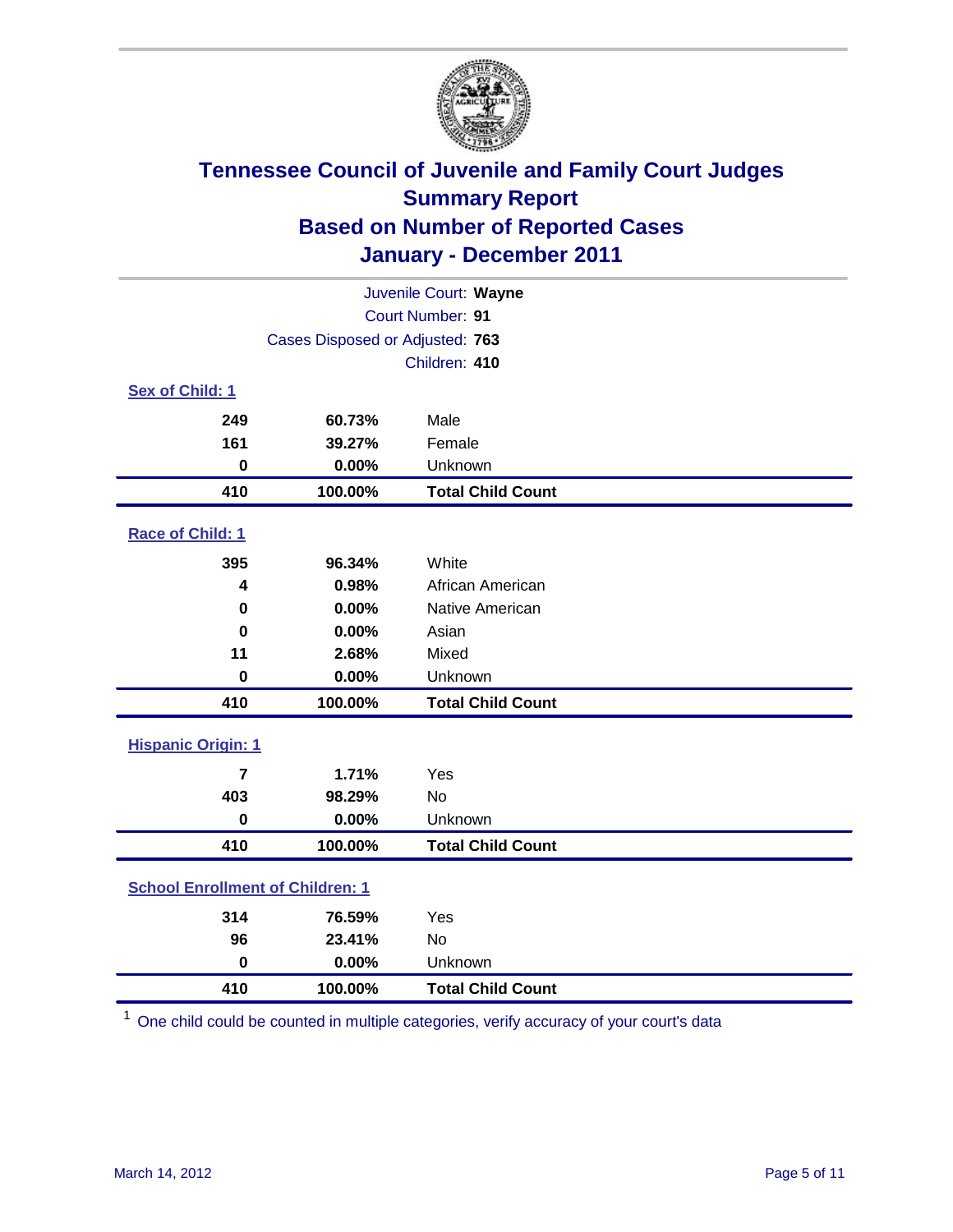

Court Number: **91** Juvenile Court: **Wayne** Cases Disposed or Adjusted: **763** Children: **410**

### **Living Arrangement of Child at Time of Referral: 1**

| 410 | 100.00%  | <b>Total Child Count</b>     |
|-----|----------|------------------------------|
| 0   | $0.00\%$ | Other                        |
| 0   | $0.00\%$ | Unknown                      |
| 1   | 0.24%    | Independent                  |
| 0   | $0.00\%$ | In an Institution            |
| 1   | 0.24%    | In a Residential Center      |
| 14  | 3.41%    | In a Group Home              |
| 41  | 10.00%   | With Foster Family           |
| 1   | 0.24%    | With Adoptive Parents        |
| 109 | 26.59%   | <b>With Relatives</b>        |
| 39  | 9.51%    | <b>With Father</b>           |
| 128 | 31.22%   | <b>With Mother</b>           |
| 18  | 4.39%    | With Mother and Stepfather   |
| 9   | 2.20%    | With Father and Stepmother   |
| 49  | 11.95%   | With Both Biological Parents |
|     |          |                              |

#### **Type of Detention: 2**

| 763      | 100.00%  | <b>Total Detention Count</b> |
|----------|----------|------------------------------|
| $\bf{0}$ | $0.00\%$ | Other                        |
| 762      | 99.87%   | Does Not Apply               |
| 1        | 0.13%    | <b>Unknown</b>               |
| 0        | 0.00%    | <b>Psychiatric Hospital</b>  |
| 0        | 0.00%    | Jail - No Separation         |
| 0        | $0.00\%$ | Jail - Partial Separation    |
| 0        | $0.00\%$ | Jail - Complete Separation   |
| 0        | $0.00\%$ | Juvenile Detention Facility  |
| 0        | $0.00\%$ | Non-Secure Placement         |
|          |          |                              |

<sup>1</sup> One child could be counted in multiple categories, verify accuracy of your court's data

<sup>2</sup> If different than number of Cases (763) verify accuracy of your court's data.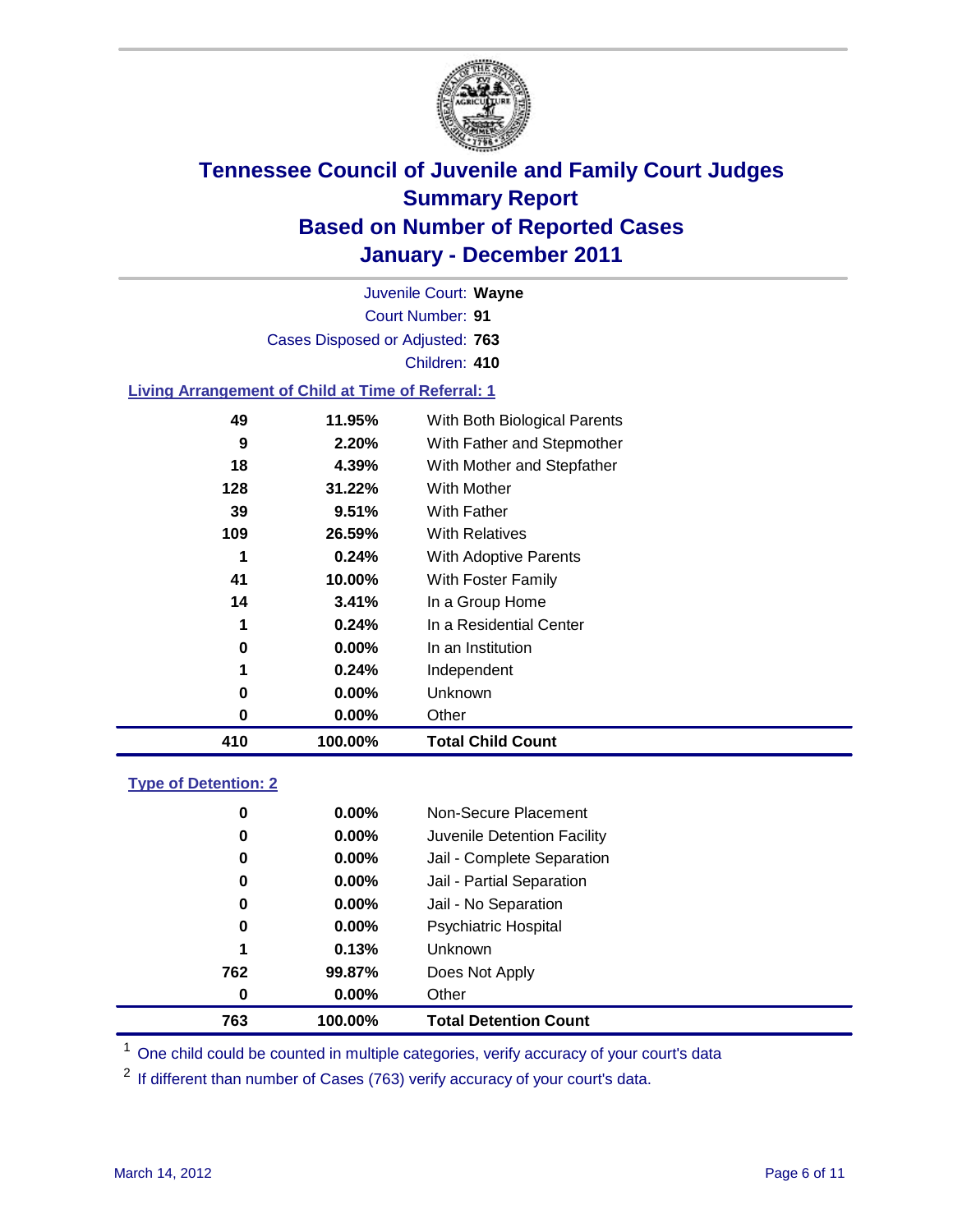

|                                                    | Juvenile Court: Wayne           |                                      |  |  |  |
|----------------------------------------------------|---------------------------------|--------------------------------------|--|--|--|
|                                                    | Court Number: 91                |                                      |  |  |  |
|                                                    | Cases Disposed or Adjusted: 763 |                                      |  |  |  |
|                                                    |                                 | Children: 410                        |  |  |  |
| <b>Placement After Secure Detention Hearing: 1</b> |                                 |                                      |  |  |  |
| 0                                                  | 0.00%                           | Returned to Prior Living Arrangement |  |  |  |
| 0                                                  | 0.00%                           | Juvenile Detention Facility          |  |  |  |
| $\bf{0}$                                           | 0.00%                           | Jail                                 |  |  |  |
| $\bf{0}$                                           | 0.00%                           | Shelter / Group Home                 |  |  |  |
| 0                                                  | 0.00%                           | <b>Foster Family Home</b>            |  |  |  |
| 0                                                  | 0.00%                           | <b>Psychiatric Hospital</b>          |  |  |  |
|                                                    | 0.13%                           | Unknown                              |  |  |  |
| 762                                                | 99.87%                          | Does Not Apply                       |  |  |  |
| 0                                                  | 0.00%                           | Other                                |  |  |  |
| 763                                                | 100.00%                         | <b>Total Placement Count</b>         |  |  |  |
|                                                    |                                 |                                      |  |  |  |
| <b>Intake Actions: 2</b>                           |                                 |                                      |  |  |  |
| 587                                                | 58.29%                          | <b>Petition Filed</b>                |  |  |  |
| 5                                                  | 0.50%                           | <b>Motion Filed</b>                  |  |  |  |
| 45                                                 | 4.47%                           | <b>Citation Processed</b>            |  |  |  |
| 5                                                  | 0.50%                           | Notification of Paternity Processed  |  |  |  |
| 365                                                | 36.25%                          | Scheduling of Judicial Review        |  |  |  |
| $\bf{0}$                                           | 0.00%                           | Scheduling of Administrative Review  |  |  |  |
| 0                                                  | 0.00%                           | Scheduling of Foster Care Review     |  |  |  |
| $\bf{0}$                                           | 0.00%                           | Unknown                              |  |  |  |
| $\bf{0}$                                           | 0.00%                           | Does Not Apply                       |  |  |  |
| 0                                                  | 0.00%                           | Other                                |  |  |  |
| 1,007                                              | 100.00%                         | <b>Total Intake Count</b>            |  |  |  |

<sup>1</sup> If different than number of Cases (763) verify accuracy of your court's data.

<sup>2</sup> If different than number of Referral Reasons (1007), verify accuracy of your court's data.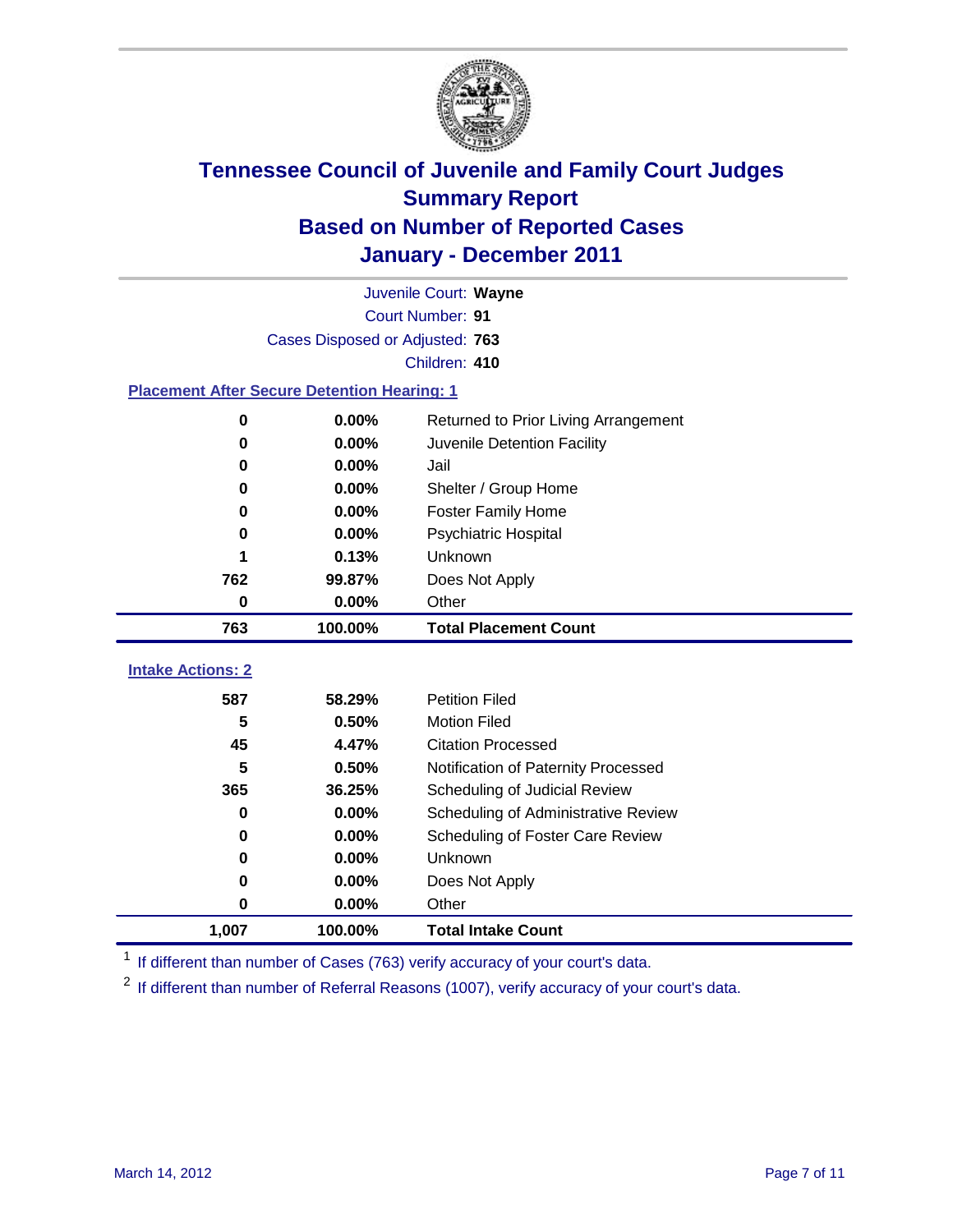

Court Number: **91** Juvenile Court: **Wayne** Cases Disposed or Adjusted: **763** Children: **410**

### **Last Grade Completed by Child: 1**

| 410         | 100.00% | <b>Total Child Count</b> |  |
|-------------|---------|--------------------------|--|
| 0           | 0.00%   | Other                    |  |
| 0           | 0.00%   | Unknown                  |  |
| 0           | 0.00%   | Never Attended School    |  |
| 0           | 0.00%   | Graduated                |  |
| $\mathbf 2$ | 0.49%   | <b>GED</b>               |  |
| 0           | 0.00%   | Non-Graded Special Ed    |  |
| 12          | 2.93%   | 12th Grade               |  |
| 40          | 9.76%   | 11th Grade               |  |
| 62          | 15.12%  | 10th Grade               |  |
| 39          | 9.51%   | 9th Grade                |  |
| 22          | 5.37%   | 8th Grade                |  |
| 17          | 4.15%   | 7th Grade                |  |
| 19          | 4.63%   | 6th Grade                |  |
| 14          | 3.41%   | 5th Grade                |  |
| 15          | 3.66%   | 4th Grade                |  |
| 13          | 3.17%   | 3rd Grade                |  |
| 21          | 5.12%   | 2nd Grade                |  |
| 11          | 2.68%   | 1st Grade                |  |
| 11          | 2.68%   | Kindergarten             |  |
| 21          | 5.12%   | Preschool                |  |
| 91          | 22.20%  | Too Young for School     |  |

### **Enrolled in Special Education: 1**

| 410 | 100.00%  | <b>Total Child Count</b> |  |
|-----|----------|--------------------------|--|
| 0   | $0.00\%$ | Unknown                  |  |
| 384 | 93.66%   | No                       |  |
| 26  | 6.34%    | Yes                      |  |
|     |          |                          |  |

One child could be counted in multiple categories, verify accuracy of your court's data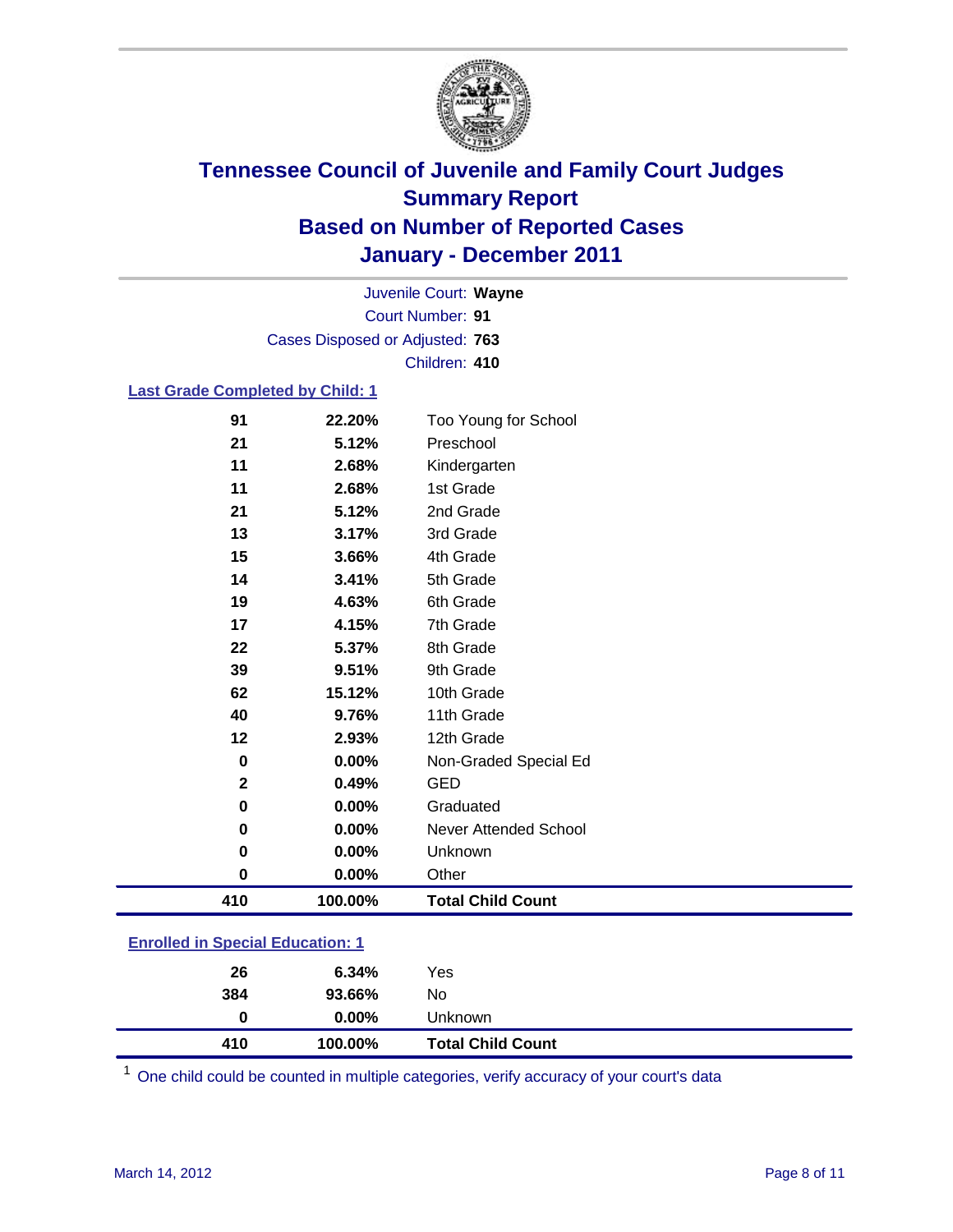

|                              | Juvenile Court: Wayne           |                           |  |  |
|------------------------------|---------------------------------|---------------------------|--|--|
|                              |                                 | Court Number: 91          |  |  |
|                              | Cases Disposed or Adjusted: 763 |                           |  |  |
|                              |                                 | Children: 410             |  |  |
| <b>Action Executed By: 1</b> |                                 |                           |  |  |
| 1,007                        | 100.00%                         | Judge                     |  |  |
| 0                            | $0.00\%$                        | Magistrate                |  |  |
| 0                            | $0.00\%$                        | <b>YSO</b>                |  |  |
| 0                            | $0.00\%$                        | Other                     |  |  |
| 0                            | 0.00%                           | Unknown                   |  |  |
| 1,007                        | 100.00%                         | <b>Total Action Count</b> |  |  |

### **Formal / Informal Actions: 1**

| 155   | 15.39%   | Dismissed                                        |
|-------|----------|--------------------------------------------------|
| 34    | 3.38%    | Retired / Nolle Prosequi                         |
| 145   | 14.40%   | <b>Complaint Substantiated Delinquent</b>        |
| 2     | 0.20%    | <b>Complaint Substantiated Status Offender</b>   |
| 40    | 3.97%    | <b>Complaint Substantiated Dependent/Neglect</b> |
| 0     | $0.00\%$ | <b>Complaint Substantiated Abused</b>            |
| 0     | $0.00\%$ | <b>Complaint Substantiated Mentally III</b>      |
| 52    | 5.16%    | Informal Adjustment                              |
| 0     | $0.00\%$ | <b>Pretrial Diversion</b>                        |
| 0     | $0.00\%$ | <b>Transfer to Adult Court Hearing</b>           |
| 0     | $0.00\%$ | Charges Cleared by Transfer to Adult Court       |
| 26    | 2.58%    | Special Proceeding                               |
| 141   | 14.00%   | <b>Review Concluded</b>                          |
| 412   | 40.91%   | Case Held Open                                   |
| 0     | $0.00\%$ | Other                                            |
| 0     | $0.00\%$ | <b>Unknown</b>                                   |
| 1,007 | 100.00%  | <b>Total Action Count</b>                        |

<sup>1</sup> If different than number of Referral Reasons (1007), verify accuracy of your court's data.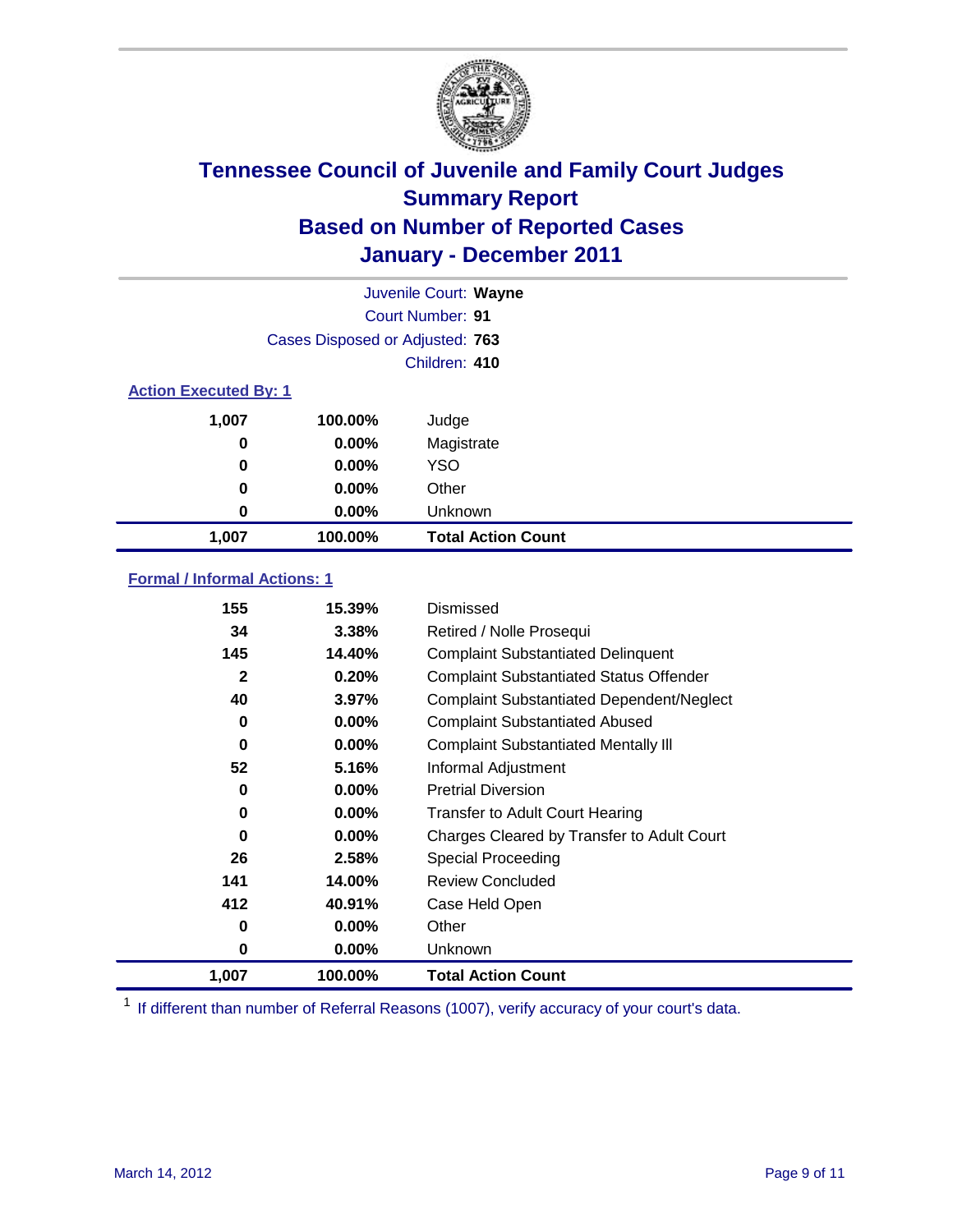

|                       |                                 | Juvenile Court: Wayne                                 |
|-----------------------|---------------------------------|-------------------------------------------------------|
|                       |                                 | <b>Court Number: 91</b>                               |
|                       | Cases Disposed or Adjusted: 763 |                                                       |
|                       |                                 | Children: 410                                         |
| <b>Case Outcomes:</b> |                                 | There can be multiple outcomes for one child or case. |
| 124                   | 8.74%                           | <b>Case Dismissed</b>                                 |
| 25                    | 1.76%                           | Case Retired or Nolle Prosequi                        |
| 0                     | 0.00%                           | Warned / Counseled                                    |
| 426                   | 30.02%                          | Held Open For Review                                  |
| 41                    | 2.89%                           | Supervision / Probation to Juvenile Court             |
| 0                     | 0.00%                           | <b>Probation to Parents</b>                           |
| 1                     | 0.07%                           | Referral to Another Entity for Supervision / Service  |
| 13                    | 0.92%                           | Referred for Mental Health Counseling                 |
| 8                     | 0.56%                           | Referred for Alcohol and Drug Counseling              |
| 0                     | 0.00%                           | <b>Referred to Alternative School</b>                 |
| 0                     | 0.00%                           | Referred to Private Child Agency                      |
| 11                    | 0.78%                           | Referred to Defensive Driving School                  |
| 0                     | 0.00%                           | Referred to Alcohol Safety School                     |
| 2                     | 0.14%                           | Referred to Juvenile Court Education-Based Program    |
| 8                     | 0.56%                           | Driver's License Held Informally                      |
| 0                     | 0.00%                           | <b>Voluntary Placement with DMHMR</b>                 |
| 0                     | 0.00%                           | <b>Private Mental Health Placement</b>                |
| 0                     | 0.00%                           | <b>Private MR Placement</b>                           |
| 0                     | 0.00%                           | Placement with City/County Agency/Facility            |
| 0                     | 0.00%                           | Placement with Relative / Other Individual            |
| 11                    | 0.78%                           | Fine                                                  |
| 29                    | 2.04%                           | <b>Public Service</b>                                 |
| 2                     | 0.14%                           | Restitution                                           |
| 0                     | 0.00%                           | <b>Runaway Returned</b>                               |
| 18                    | 1.27%                           | No Contact Order                                      |
| 0                     | 0.00%                           | Injunction Other than No Contact Order                |
| 0                     | 0.00%                           | <b>House Arrest</b>                                   |
| 0                     | 0.00%                           | <b>Court Defined Curfew</b>                           |
| 18                    | 1.27%                           | Dismissed from Informal Adjustment                    |
| $\mathbf 0$           | 0.00%                           | <b>Dismissed from Pretrial Diversion</b>              |
| 20                    | 1.41%                           | Released from Probation                               |
| 0                     | 0.00%                           | <b>Transferred to Adult Court</b>                     |
| 0                     | $0.00\%$                        | <b>DMHMR Involuntary Commitment</b>                   |